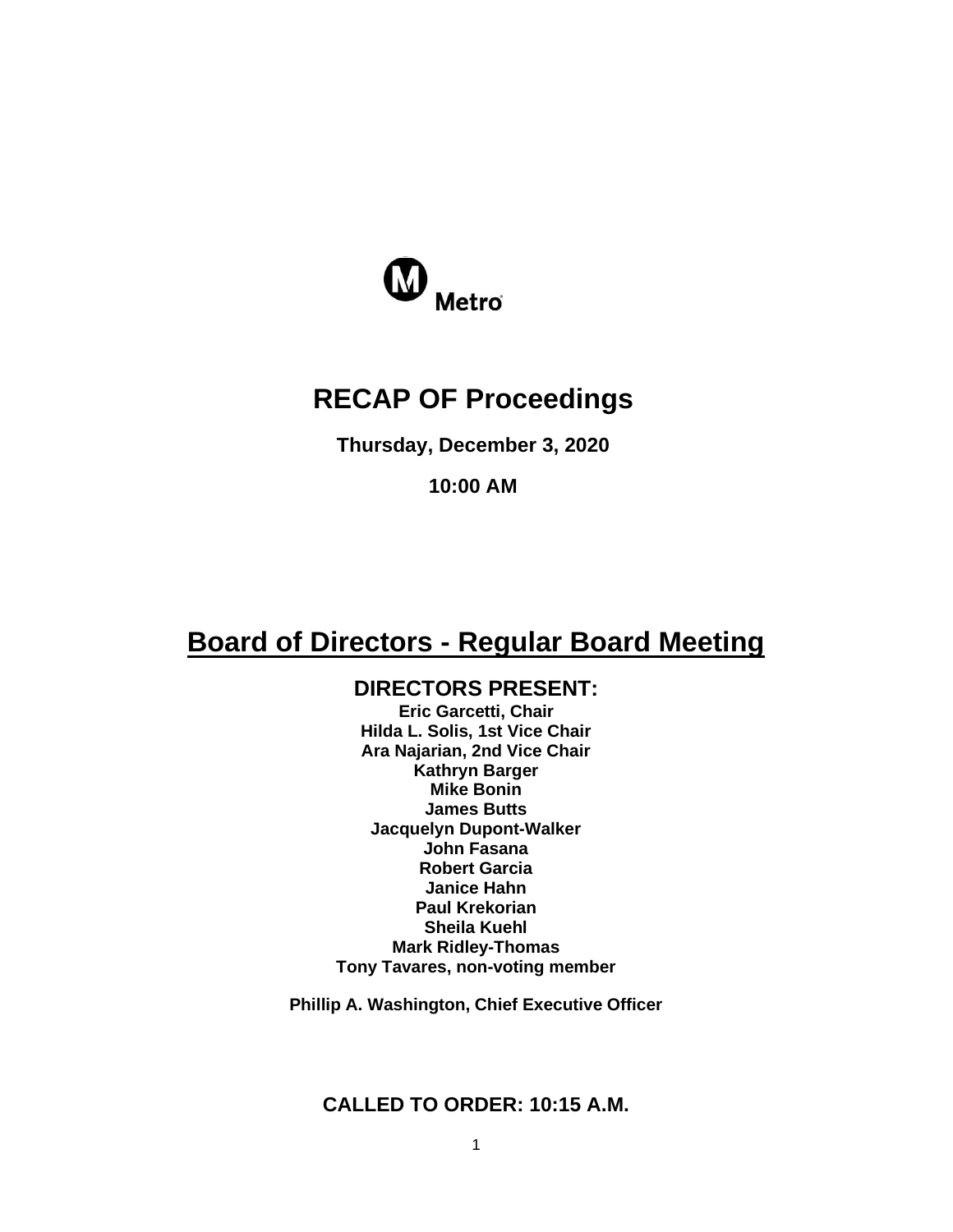# **ROLL CALL**

1. APPROVED Consent Calendar Items: 2, 5, 8, 11, 12, 14, 16, 17, 25, 26, 27, 28, 32, 38, 39, and 40.

Consent Calendar items were approved by one vote except for item 32 which was held by a Director for discussion and/or separate action.

| KB | <b>MRT</b> | $ $ JF $ $ JDW $ $ MB $ $ EG $ $ HS $ $ AN $ $ RG $ $ |  |  | <b>JB</b> | <b>PK</b> | <b>JH</b> |  |
|----|------------|-------------------------------------------------------|--|--|-----------|-----------|-----------|--|
|    |            |                                                       |  |  |           |           |           |  |

#### **2. SUBJECT: MINUTES 2020-0786**

APPROVED ON CONSENT CALENDAR Minutes of the Regular Board Meeting held October 22, 2020.

#### **3. SUBJECT: REMARKS BY THE CHAIR 2020-0789**

RECEIVED remarks by the **Chair.**

• Presentations in honor of Director Ridley-Thomas and Director Fasana

| KB | $MRT$   JF   JDW   MB   EG   HS   AN   RG   JB   PK   JH |  |  |       |  |  |  |
|----|----------------------------------------------------------|--|--|-------|--|--|--|
|    |                                                          |  |  | D I D |  |  |  |

### **4. SUBJECT: REPORT BY THE CHIEF EXECUTIVE OFFICER 2020-0790**

RECEIVED report by the **Chief Executive Officer.** 

| KB | <b>MRT</b> | JF   JDW   MB   EG   HS   AN   RG |  |  | JB   PK |  |  |
|----|------------|-----------------------------------|--|--|---------|--|--|
|    |            |                                   |  |  |         |  |  |

| $PK = P$ . Krekorian | $HS = H$ . Solis    | $KB = K$ . Barger         | $RG = R$ . Garcia |
|----------------------|---------------------|---------------------------|-------------------|
| $JF = J. Fasana$     | $JB = J.$ Butts     | $JDW = J$ . Dupont-Walker |                   |
| $JH = J$ . Hahn      | $EG = E$ . Garcetti | $MRT = M$ . Ridley-Thomas |                   |
| $MB = M$ . Bonin     | $SK = S$ . Kuehl    | $AN = A$ . Najarian       |                   |

**LEGEND: Y = YES, N = NO, C = HARD CONFLICT, S = SOFT CONFLICT ABS = ABSTAIN, A = ABSENT, P = PRESENT**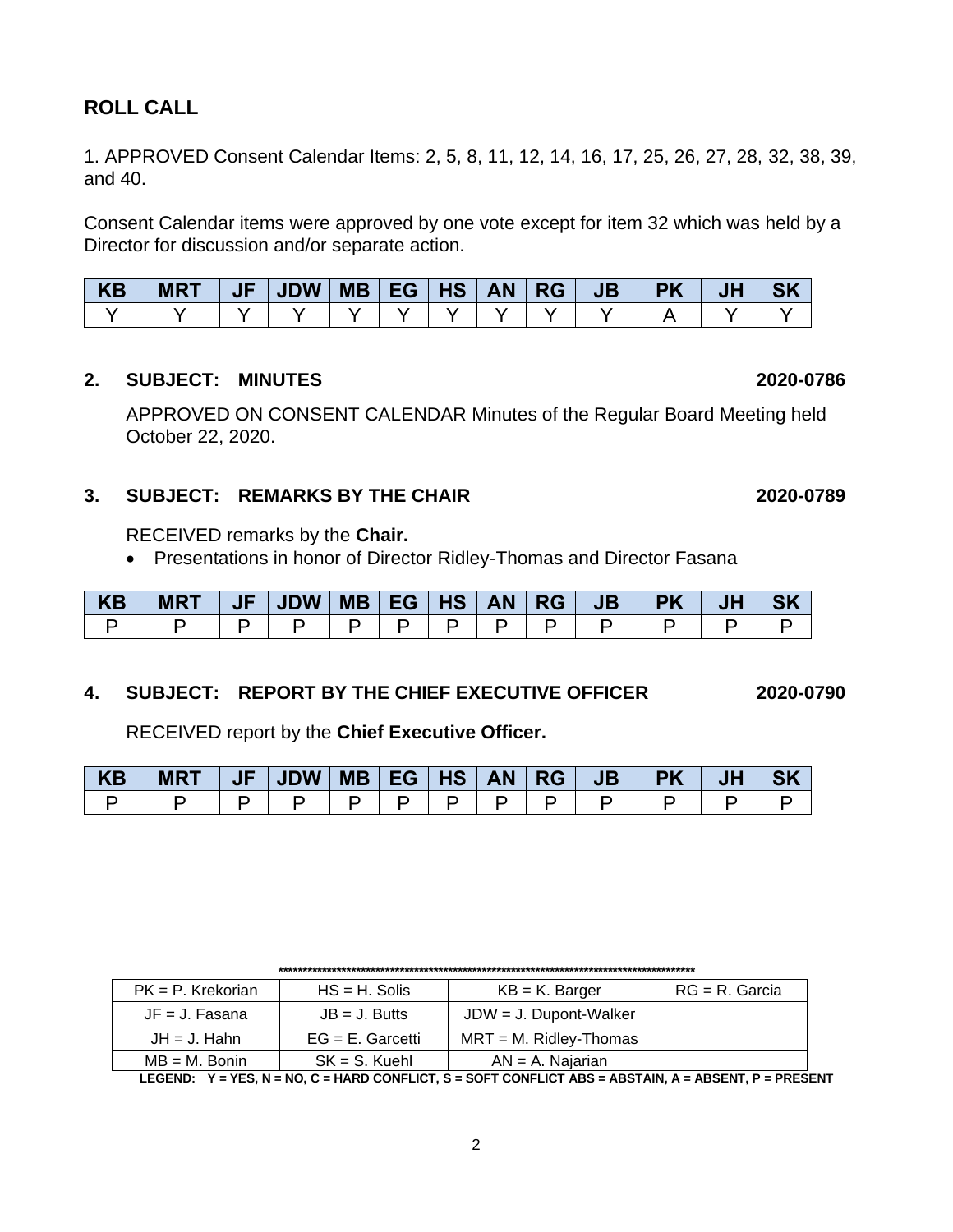# **5. SUBJECT:LEASE AGREEMENT FOR METRO OPERATOR LAYOVER 2020-0670 OFFICE, 8305 HINDRY AVENUE, LOS ANGELES**

AUTHORIZED ON CONSENT CALENDAR the Chief Executive Officer to execute a three (3)-year lease agreement with two (2) one-year options commencing December 1, 2020 with Priceless Westchester Investment, LLC ("Lessor"), for the LA Metro rail operator layover space located at 8305 Hindry Avenue in Los Angeles at a rate of \$4,810.00 per month with escalations of three percent (3%) annually and approximately \$500,000 in tenant improvements for a total of \$906,627.39 over the initial term and options, if needed (see Attachment B - Deal Points).

# **8. SUBJECT: MEASURE M MULTI-YEAR SUBREGIONAL PROGRAM 2020-0671 UPDATE - ARROYO VERDUGO SUBREGION**

### A. APPROVED ON CONSENT CALENDAR:

- 1. Programming of additional \$1,214,476 within the capacity of Measure M Multi-Year Subregional Program (MSP) - Modal Connectivity and Complete Streets Program, as shown in Attachment A;
- 2. Programming of additional \$3,951,366 within the capacity of Measure M MSP - Transit Program, as shown in Attachment B;
- 3. Inter-program borrowing and programming of additional \$1,820,407 from the Subregion's Measure M MSP - Modal Connectivity and Complete Streets Program to the Measure M MSP - Active Transportation Program, as shown in Attachment C;
- 4. Deobligating of \$1,140,000 previously approved Measure M MSP Highway Efficiency, Noise Mitigation and Arterial Program, as shown in Attachment D; and
- B. AUTHORIZING the CEO or his designee to negotiate and execute all necessary agreements and/or amendments for approved projects.

# **10. SUBJECT: EAST SAN FERNANDO VALLEY LIGHT RAIL TRANSIT 2020-0024 FINAL ENVIRONMENTAL IMPACT REPORT**

#### APPROVED:

A. the East San Fernando Valley Transit Corridor Project

(Project), an at-grade light rail transit (LRT) line with 14 stations; (Continued on next page)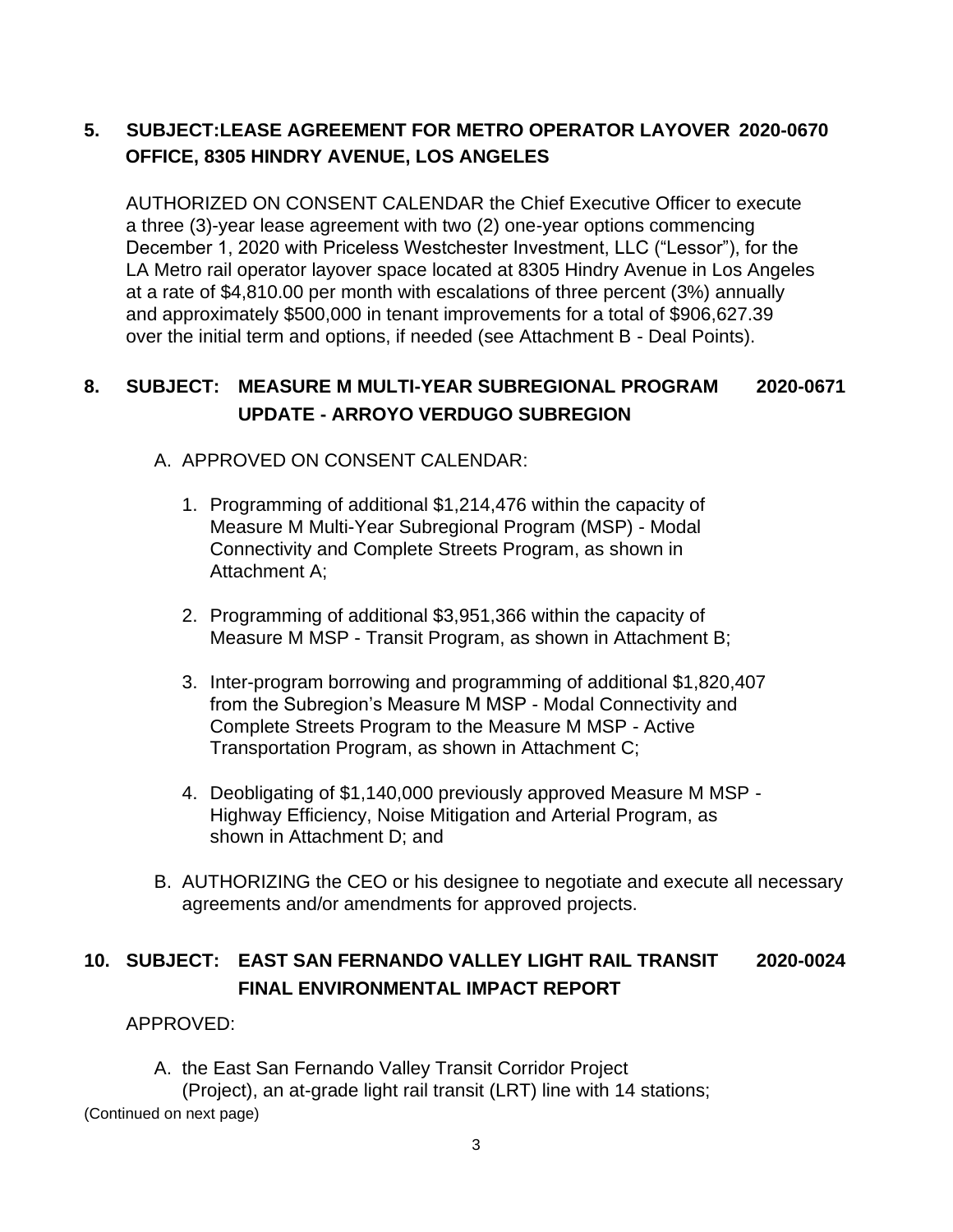(Item 10 – continued from previous page)

- B. Certifying, in accordance with the California Environmental Quality Act, the Final Environmental Impact Report, which includes an option to construct the Project in phases;
- C. Adopting, in accordance with CEQA, the:
	- 1. Findings of Fact and Statement of Overriding Considerations, and
	- 2. Mitigation Monitoring and Reporting Plan;
- D. Authorizing the Chief Executive Officer to file a Notice of Determination with the Los Angeles County Clerk and the State of California Clearinghouse; and
- E. Instructing staff, in coordination with the FTA, to work with the Southern California Regional Rail Authority (SCRRA) and the City of San Fernando to address new issues raised along the 2.5-mile shared railroad ROW.
	- Report back to the Board on any supplemental environmental clearance, design evaluations and associated traffic analysis needed. This will be done prior to proceeding with any construction activities on this section of the alignment.
- F. Instructing staff, in coordination with the City of Los Angeles to identify a preferred First/Last Mile parallel bike route to replace the existing bike lanes on Van Nuys Boulevard which would be displaced by the LRT project in the Panorama City and Pacoima communities.
	- Report back to the Board with a plan to provide the interim replacement bike lanes during the construction period and permanent replacement bike lanes by the time of the opening of the East SFV Transit Project.

| <b>KB</b> | <b>MRT</b> | $\sqrt{F}$ | <b>JDW</b> | $\vert$ MB $\vert$ EG $\vert$ | <b>HS</b> | <b>AN</b> | <b>RG</b> | J <sub>B</sub> | <b>PK</b> | JI | <b>SK</b> |
|-----------|------------|------------|------------|-------------------------------|-----------|-----------|-----------|----------------|-----------|----|-----------|
|           |            |            |            |                               |           |           |           |                |           |    |           |

#### **10.1.SUBJECT: EAST SAN FERNANDO VALLEY LIGHT RAIL TRANSIT 2020-0780 FINAL ENVIRONMENTAL IMPACT REPORT**

APPROVED Motion by Directors Najarian and Kuehl that the CEO direct staff to develop a plan to complete the necessary studies as expeditiously as possible. The plan should include an analysis of data and a path forward for all parties, including Metrolink, with mitigative options, which may or may not include grade separations, be brought back to the Planning and Programming Committee in February 2021.

| <b>KB</b> | <b>MRT</b> | JF | JDW   MB   EG   HS   AN   RG |  |  | $\triangle$ JB | <b>PK</b> |  |
|-----------|------------|----|------------------------------|--|--|----------------|-----------|--|
|           |            |    |                              |  |  |                |           |  |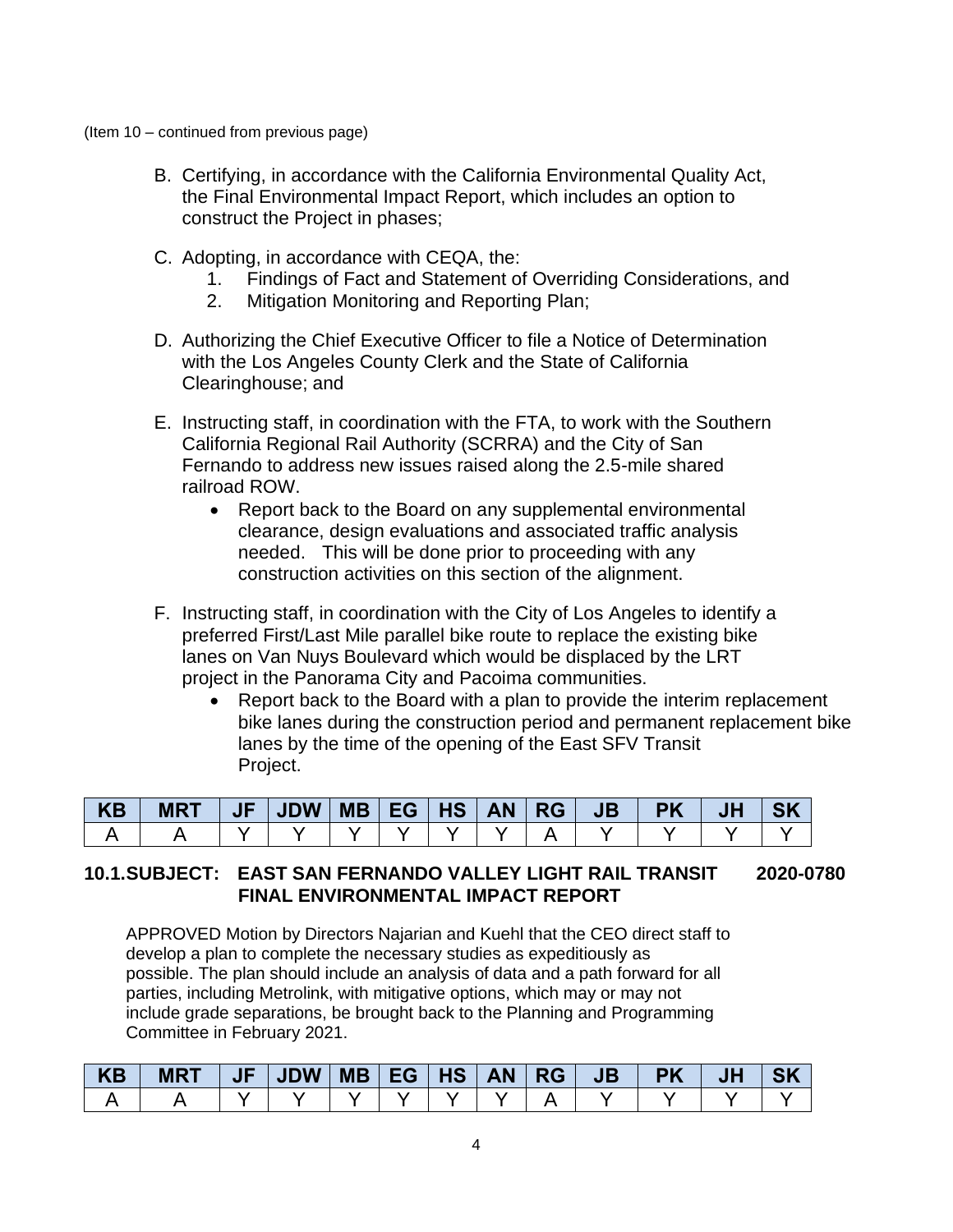#### **11. SUBJECT: EAST SAN FERNANDO VALLEY LIGHT RAIL TRANSIT 2019-0431 FIRST/LAST MILE PLAN**

ADOPTED ON CONSENT CALENDAR:

- 1. East San Fernando Valley Light Rail Transit First/Last Mile Plan (Attachment A); and
- 2. DIRECTING staff to return to the Board with implementation recommendations following completion of the First/Last Mile Guidelines.

#### **12. SUBJECT: MARIACHI PLAZA JOINT DEVELOPMENT 2020-0660**

AUTHORIZED ON CONSENT CALENDAR:

- A. the Chief Executive Officer to execute an amendment to an existing Exclusive Negotiation Agreement and Planning Document ("ENA") with East LA Community Corporation ("ELACC"), that extends the term of the ENA six (6) months to June 15, 2021 and provides for three additional six (6) month extensions;
- B. DIRECTING staff to establish key milestones in the amended ENA for community outreach and cultural preservation; and
- C. DIRECTING staff to report back to the Board prior to the exercise of any of the three options to extend.

#### **12.1.SUBJECT: CULTURAL PRESERVATION AT MARIACHI PLAZA 2020-0816**

APPROVED Motion by Directors Solis and Dupont-Walker that the Board direct the Chief Executive Officer to report back at the May 2021 Planning and Programming Committee meeting with:

- A. Recommendations to streamline the management of Mariachi Plaza as it relates to event programming and maintenance. Metro should collaborate with the City of Los Angeles and Boyle Heights stakeholders to identify potential management frameworks.
- B. A cultural preservation strategy for Mariachi Plaza developed in partnership with the City of Los Angeles, and local Boyle Heights stakeholders. The strategy should consider data on the use of the plaza, including the number of artists and musicians that utilize the plaza for performances, in order to ensure that the history and cultural significance of Mariachi Plaza is preserved, celebrated and uplifted.

(Continued on next page)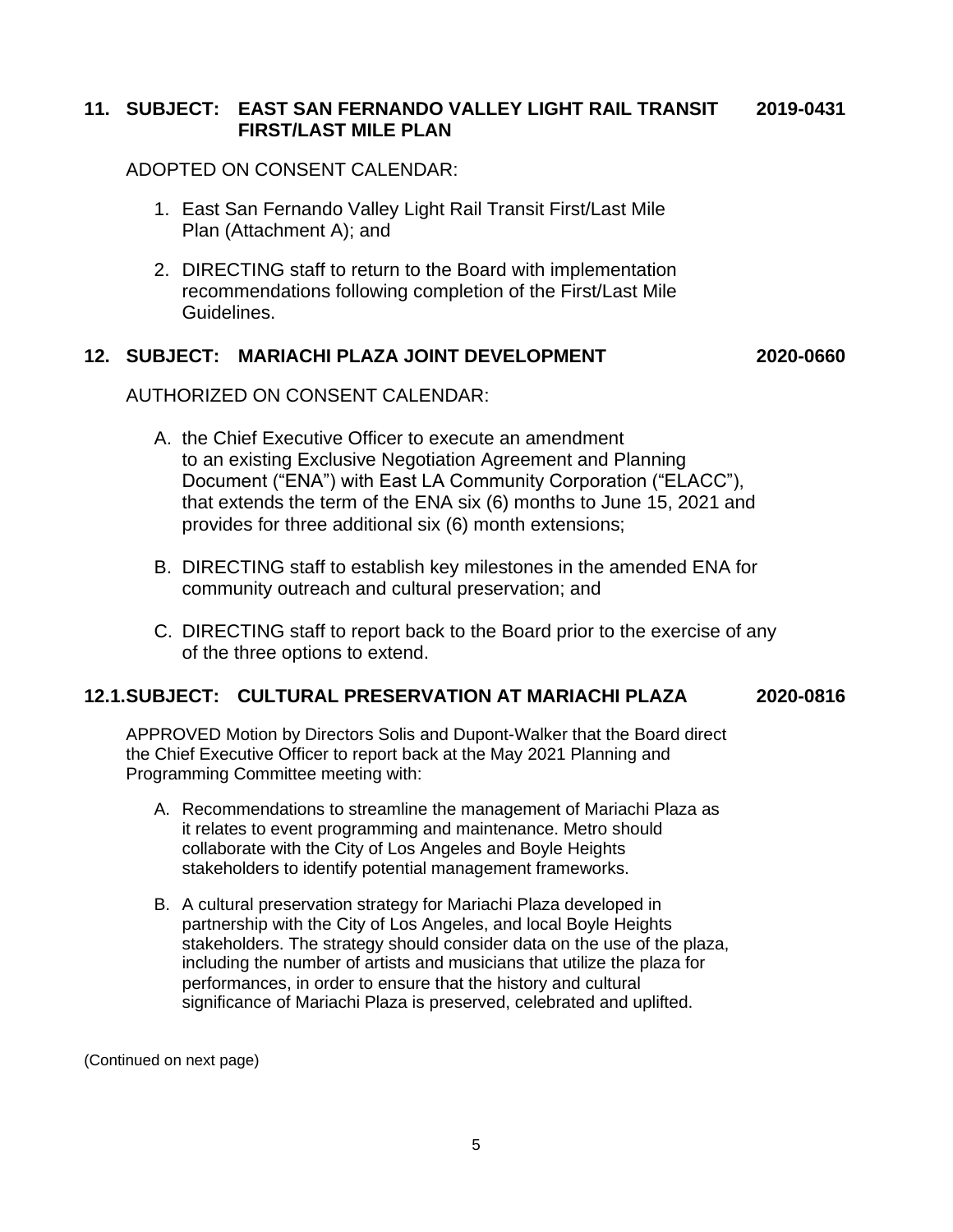#### (Item 12.1 – continued from previous page)

**AND FURTHER** that the Board direct the Chief Executive Officer to collaborate with the East Los Angeles Community Corporation to explore strategies to meet the housing needs of the immediate neighborhood, especially people experiencing homelessness, and to report back at the May 2021 Planning and Programming Committee prior to execution of any further extension options.

| KB | $MRT$   JF   JDW   MB   EG   HS   AN   RG |  |  |  | JB | <b>PK</b> | JHZ | <b>SK</b> |
|----|-------------------------------------------|--|--|--|----|-----------|-----|-----------|
|    |                                           |  |  |  |    |           |     |           |

#### **13. SUBJECT: 1ST & SOTO JOINT DEVELOPMENT 2020-0645**

AUTHORIZED the Chief Executive Officer to execute an amendment to an existing Exclusive Negotiation Agreement and Planning Document with a joint venture between Bridge Housing Corporation - Southern California and East LA Community Corporation extending the term for twelve (12) months to December 30, 2021 and providing for up to an additional twelve-month term extension, if deemed necessary or prudent, to allow for the continued pursuit of a joint development of Metro-owned property at 1st and Soto Streets in Boyle Heights.

| KB | <b>MRT</b> | JE | JDW | MB   EG   HS | <b>AN</b> | $\overline{\mathsf{R}}$ RG | JB | <b>PK</b> | JH |  |
|----|------------|----|-----|--------------|-----------|----------------------------|----|-----------|----|--|
|    |            |    |     |              |           |                            |    |           |    |  |

# **14. SUBJECT: SEPULVEDA TRANSIT CORRIDOR COMMUNITY 2020-0689 PARTICIPATION PROGRAM**

AUTHORIZED ON CONSENT CALENDAR the Chief Executive Officer (CEO) to award and execute a 54-month, firm fixed price Contract No. PS68039000 to Arellano Associates LLC, for the Sepulveda Transit Corridor Community Participation Program, in the total amount of \$4,861,759 (inclusive of four optional tasks: Task 3.1.1 for Copywriting and Mailing Support in the amount of \$81,417, Task 4.1.1 for Printing in the amount of \$25,167, Task 5.2 for Video Production in the amount of \$167,234, and Task 11 for the expansion of the program to include the Westside-LAX area in the amount of \$1,073,011), subject to the resolution of protest(s), if any.

#### **16. SUBJECT: ELECTRICAL HARNESS KITS 2020-0648**

AUTHORIZED ON CONSENT CALENDAR the Chief Executive Officer to award a four-year, indefinite delivery, indefinite quantity Contract No. SD69847000 to DSM&T Company Inc., the lowest responsive and responsible bidder for electrical harness kits. The Contract two-year base amount is \$696,420 inclusive of sales tax with a one-year option amount of \$435,263, inclusive of sales tax and a second-year option amount of \$435,262, for a total contract amount of \$1,566,945, subject to resolution of protest(s), if any.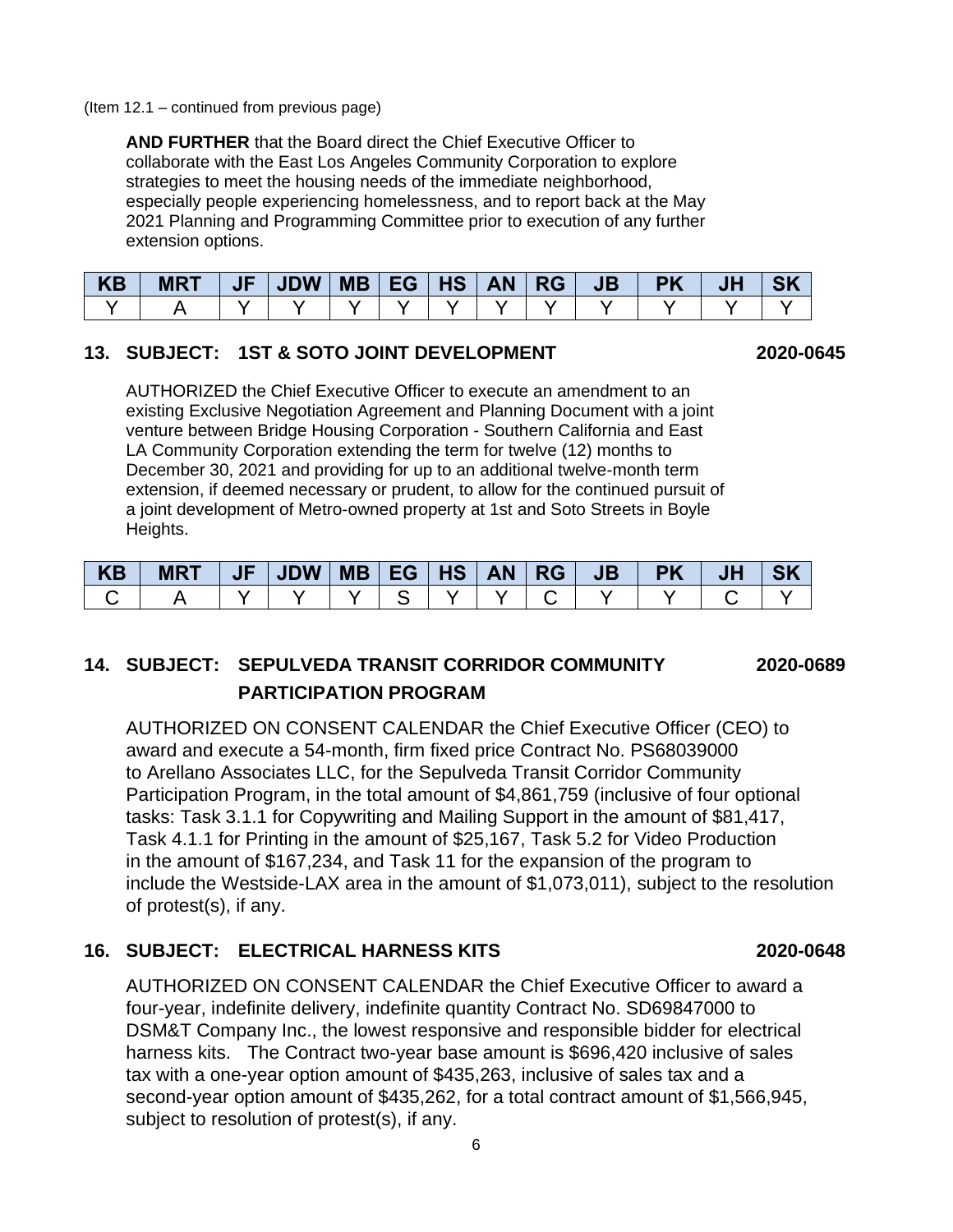#### **17. SUBJECT: PARTS WASHER SERVICES FOR METRO BUS AND RAIL 2020-0703 MAINTENANCE FACILITIES**

AUTHORIZED ON CONSENT CALENDAR the Chief Executive Officer to execute Modification No. 5 to Contract No. PS193893601 with FRS Environmental, Inc., to provide parts washer leasing, maintenance and repair services to increase contract value by \$100,000 from \$1,346,202 to a total not-to-exceed contract amount of \$1,446,202 and extending the period of performance from January 31, 2021 to April 30, 2021.

#### **20. SUBJECT: 2020 CUSTOMER EXPERIENCE PLAN 2020-0683**

ADOPTED the 2020 Customer Experience Plan.

| KB | <b>MRT</b> | JF | <b>JDW</b> | MB   EG   HS | <b>AN</b> | ∣ RG∶ | <b>JB</b> | <b>PK</b> | JF | <b>SK</b> |
|----|------------|----|------------|--------------|-----------|-------|-----------|-----------|----|-----------|
|    |            |    |            |              |           |       |           |           |    |           |

### **25. SUBJECT: NEAR ZERO NATURAL GAS FUELED ENGINES 2020-0261**

AUTHORIZED ON CONSENT CALENAR the Chief Executive Officer to award a five-year, indefinite delivery/indefinite quantity Contract No. MA67067000 for Near Zero Emission Natural Gas Fueled Heavy Duty Engines to Cummins Pacific, LLC for a not-to-exceed amount of \$55,716,263, inclusive of sales tax.

#### **26. SUBJECT: FY20 TRANSIT SECURITY GRANT PROGRAM AWARD 2020-0725 FOR FACILITIES HARDENING, VIDEO MANAGEMENT SYSTEM/SECURITY INTELLIGENCE AND CYBER-SECURITY**

ESTABLISHED ON CONSENT CALENDAR the Life-of-Project for the following capital projects:

- A. **INCREASE the Life-of-Project for Facilities Hardening by \$2,168,027.80 to \$3,298,827.80**. The project was awarded FY20 Transit Security Grant Program (TSGP) funds of \$3,500,000, and \$1,331,972.20 (38%) was aligned with the Metro Center Street Project LOP approved in October 2020.
- B. **APPROVE the Life-of-Project for Video Management System/Security Intelligence for \$632,189.40.** The project was awarded Transit Security Grant Program (TSGP) funds of \$5,268,245, and \$4,636,055.60 (88%) was aligned with the Metro Center Street Project LOP approved in October 2020.

(Continued on next page)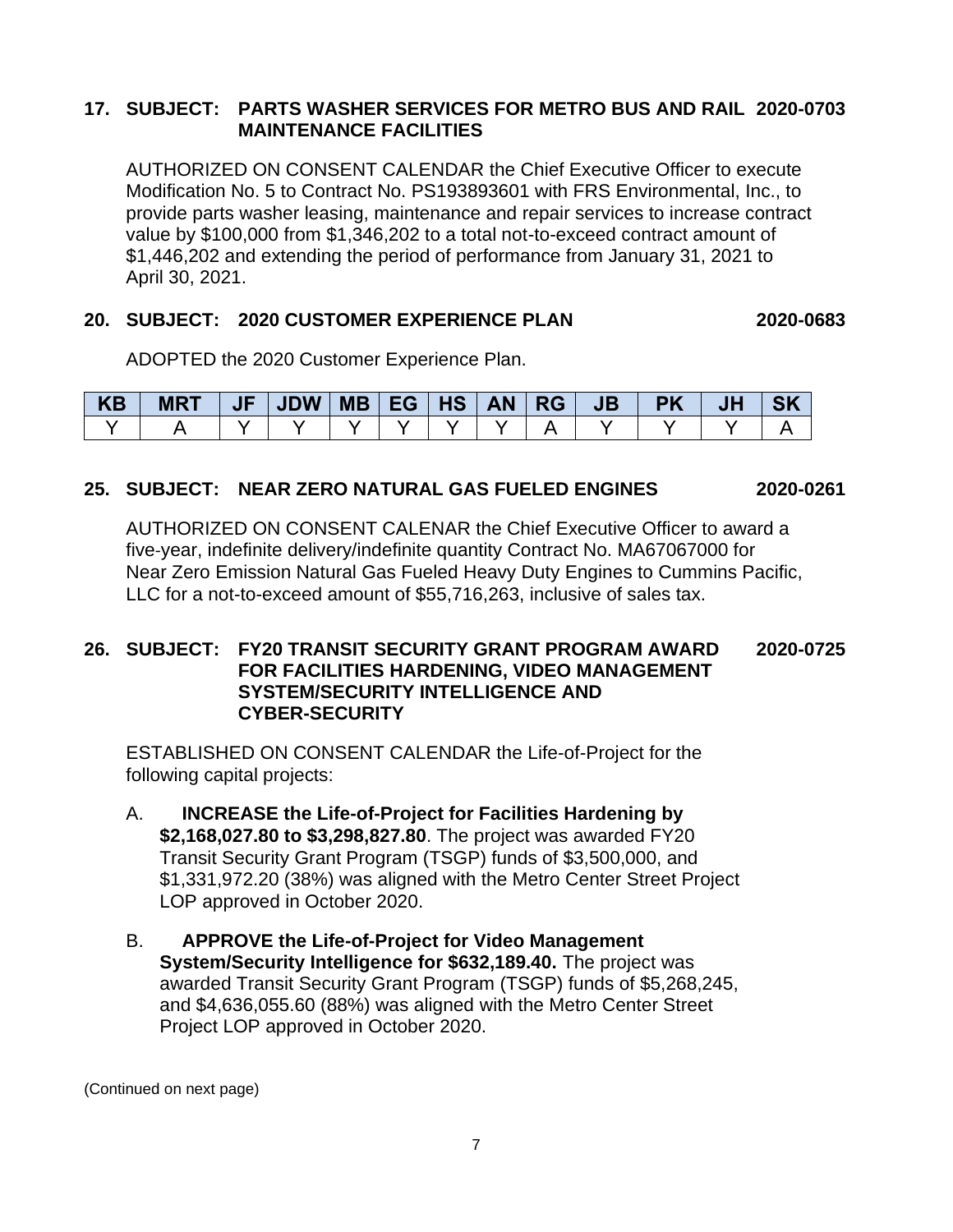- (Item 26 continued from previous page)
	- C. **APPROVE the Life-of-Project for Cyber Security Architecture Assessments for \$2,079,807.80.** The project was awarded Transit Security Grant Program (TSGP) funds of \$3,411,780, and \$1,331,972.20 (39%) was aligned with the Metro Center Street Project LOP approved in October 2020.
	- D. **Amend the FY21 Budget** to include the FY20 TSGP grant award of \$4,880,025.00.

#### **27. SUBJECT: I-5 SOUTH CAPACITY ENHANCEMENTS FROM ORANGE 2020-0561 COUNTY LINE TO I-605; SEGMENT 2 (Valley View)**

AUTHORIZED ON CONSENT CALENDAR Contract Modification No. 11 Supplemental 3 (CCO 11S3) by the California Department of Transportation (Caltrans) for the construction contract of Segment 2 (Valley View) of the I-5 South Capacity Enhancements Project from Orange County Line to I-605 (Project) under Funding Agreement No. MOU.P0004292, Amendment No. 4, in the amount of up to \$500,000 within the overall corridor Life of Project (LOP) budget.

#### **28. SUBJECT: I-5 SOUTH CAPACITY ENHANCEMENTS FROM ORANGE 2020-0723 COUNTY LINE TO I-605; SEGMENT 4 (Imperial)**

AUTHORIZED ON CONSENT CALENDAR Contract Modification No. 141 (CCO 141) by the California Department of Transportation (Caltrans) for the construction contract of Segment 4 (Imperial Highway) of the I-5 South Capacity Enhancements Project from Orange County Line to I-605 (Project) under Funding Agreement No. MOU.P0004292, Amendment No. 4, in the amount of up to **\$1,230,002.97** 1,230,003.23 within the overall corridor Life of Project (LOP) budget.

### **32. SUBJECT: ROSECRANS/MARQUARDT GRADE SEPARATION 2020-0610**

AUTHORIZED:

A. The Chief Executive Officer to execute a cost-plus fixed fee Contract No. PS66383MC077 with PreScience Corporation to provide construction support services for the Rosecrans/Marquadt Grade Separation Project, at the negotiated contract amount not-to-exceed \$4,397,321.49 for 4 years plus a 1-year option at \$838,462, staff will return to the Board to approve the exercise the option should it be necessary; and

B. Contract Modification Authority in the amount of \$439,732 or 10% of the total contract not-to-exceed amount and authorize the CEO to execute individual Contract Modifications within the Board approved Contract Modification Authority.

| KB | <b>MRT</b> | JF   JDW   MB   EG   HS   AN   RG |  |  | $\triangle$ JB | <b>PK</b> |  |
|----|------------|-----------------------------------|--|--|----------------|-----------|--|
|    |            |                                   |  |  |                |           |  |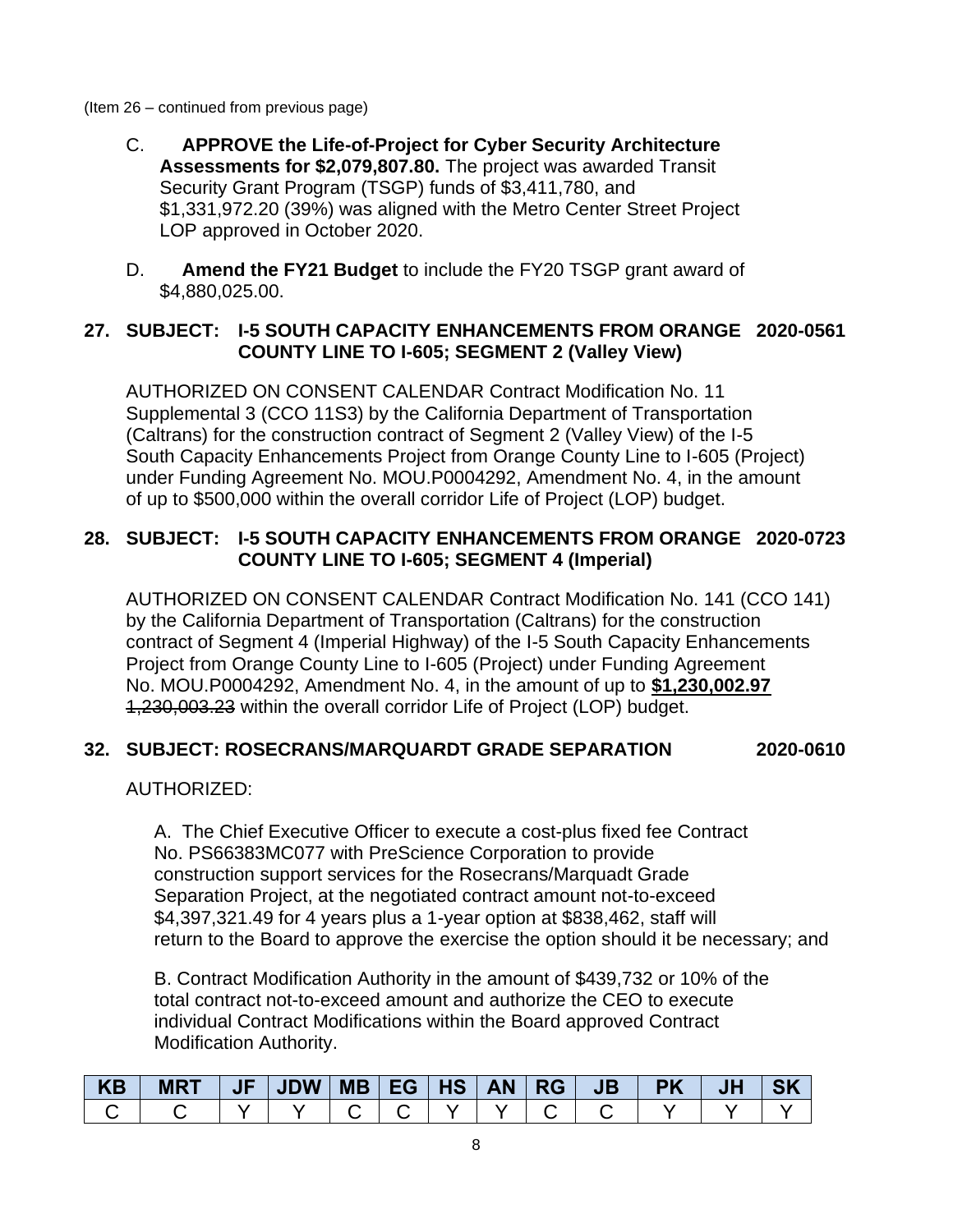#### **35. SUBJECT:2021 LEGISLATIVE PROGRAM 2020-0734**

RECEIVED the State and Federal Legislative Report and:

- A. ADOPTED the proposed 2021 Federal Legislative Program as outlined in Attachment A; and
- B. ADOPTED the proposed 2021 State Legislative Program as outlined in Attachment B.

| <b>KB</b> | <b>MRT</b> | $ $ JF $ $ JDW $ $ MB $ $ EG $ $ HS $ $ AN $ $ RG $ $ |  |  | <b>JB</b> | <b>PK</b> | <b>JH</b> |  |
|-----------|------------|-------------------------------------------------------|--|--|-----------|-----------|-----------|--|
|           |            |                                                       |  |  |           |           |           |  |

#### **35.1.SUBJECT: LEGISLATIVE & FUNDING PRIORITIES FOR NEW RAIL 2020-0814 VEHICLE TECHNOLOGIES**

APPROVED Motion by Directors Barger, Najarian, Garcetti, Krekorian, and Hahn that the 2021 Federal and State Legislative Program Goals be amended to include the following:

Support legislation and funding programs that promote the accelerated certification of new rail vehicle technologies, prioritizing zero emission propulsion, and pilot programs which test their viability, and pursue funding opportunities to deploy such technology whenever and wherever they become available.

| <b>KB</b> | <b>MRT</b> | $\sqrt{E}$ | <b>JDW</b> | <b>MB</b> | EG | <b>HS</b> | <b>AN</b> | $\mid$ RG | <b>JB</b> | <b>PK</b> | JH |  |
|-----------|------------|------------|------------|-----------|----|-----------|-----------|-----------|-----------|-----------|----|--|
|           |            |            |            |           |    |           |           |           |           |           |    |  |

#### **38. SUBJECT: RAIL STATION NAMES 2020-0653**

ADOPTED ON CONSENT CALENDAR Station names for Purple (D Line) Extension Section 1. Adopt the following official and operational station names for the three (3) stations that comprise Metro Rail's Purple (D Line) Extension Section 1:

| <b>Official Station Name</b> | <b>Operational Station Name</b> |
|------------------------------|---------------------------------|
| 1. Wilshire / La Brea        | Wilshire / La Brea              |
| 2. Wilshire / Fairfax        | Wilshire / Fairfax              |
| 3. Wilshire / La Cienega     | Wilshire / La Cienega           |

# **39. SUBJECT: RECOVERY TASK FORCE DRAFT FINAL 2020-0739 RECOMMENDATIONS**

RECEIVED ON CONSENT CALENDAR oral report on Recovery Task Force Draft Final Recommendations.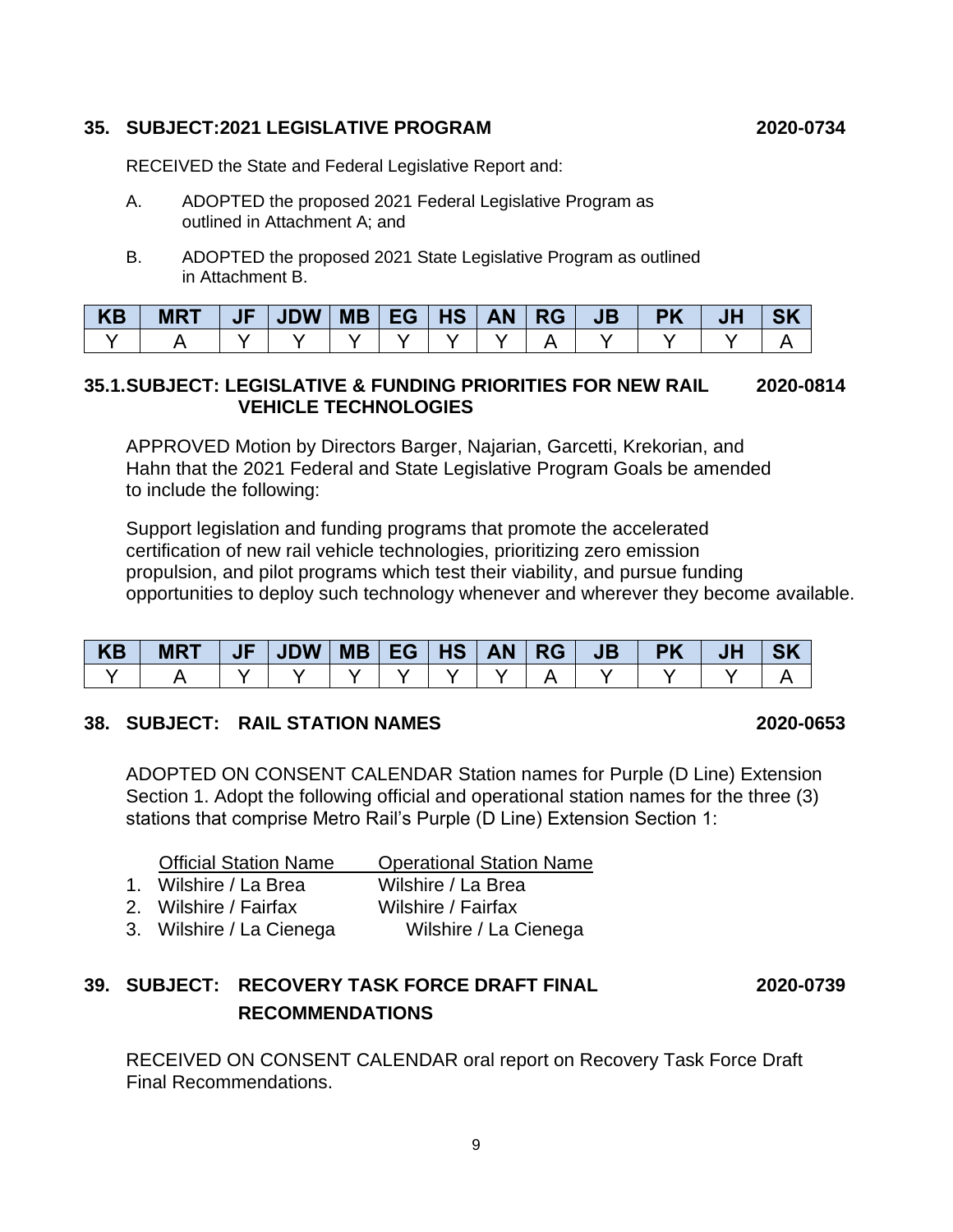#### **40. SUBJECT: ELECTRIFICATION OF THE SILVER LINE AND METRO'S 2020-0781 FLEET**

APPROVED ON CONSENT CALENDAR Motion by Directors Hahn, Garcetti, Solis, Butts, and Bonin that the Board direct the CEO to:

- A. Meet with the County of Los Angeles, City of Los Angeles, the Ports of Long Beach and Los Angeles, and neighboring transit agencies to discuss potential private property, joint-use, and public right of way opportunities for charging stations that could serve the Harbor Area, beginning with the Silver Line
- B. Provide recommendations on how to fully electrify the Silver Line in the Zero Emission Bus Implementation Master Plan due before the Board in Spring of 2021
- C. Continue Silver Line service to San Pedro until the Board discusses and chooses a recommendation on how to move forward

#### **41. SUBJECT: UPDATE CRENSHAW/LAX PROJECT 2020-0669**

RECEIVED oral report on Crenshaw/LAX Project.

| KB | <b>MRT</b> | $ $ JF $ $ JDW $ $ MB $ $ EG $ $ HS $ $ AN $ $ RG $ $ |  |  | JB I | <b>PK</b> | JH |  |
|----|------------|-------------------------------------------------------|--|--|------|-----------|----|--|
|    |            |                                                       |  |  |      |           |    |  |

#### **42. SUBJECT: 2028 MOBILITY CONCEPT PLAN 2020-0815**

APPROVED Motion by Directors Garcetti, Solis, Hahn, Kuehl, Butts, and Garcia that the Board direct the CEO to:

- A. In consultation with LA28, the cities of Los Angeles, Inglewood, Carson, and Long Beach, Caltrans, Metrolink, and other relevant jurisdictions, prepare a mobility concept plan of permanent transit and transit-supportive projects and programs that can help serve the 2028 Olympic and Paralympic Games, including but not limited to:
	- 1. Core Transportation Modes
		- i. 28 by '28 projects;
		- ii. NextGen bus-only lanes and bus priority infrastructure (e.g., ATMS);
		- iii. Metro Rail service optimization and reliability improvements (e.g., Flower St. Wye, Centinela Grade Separation);

(Continued on next page)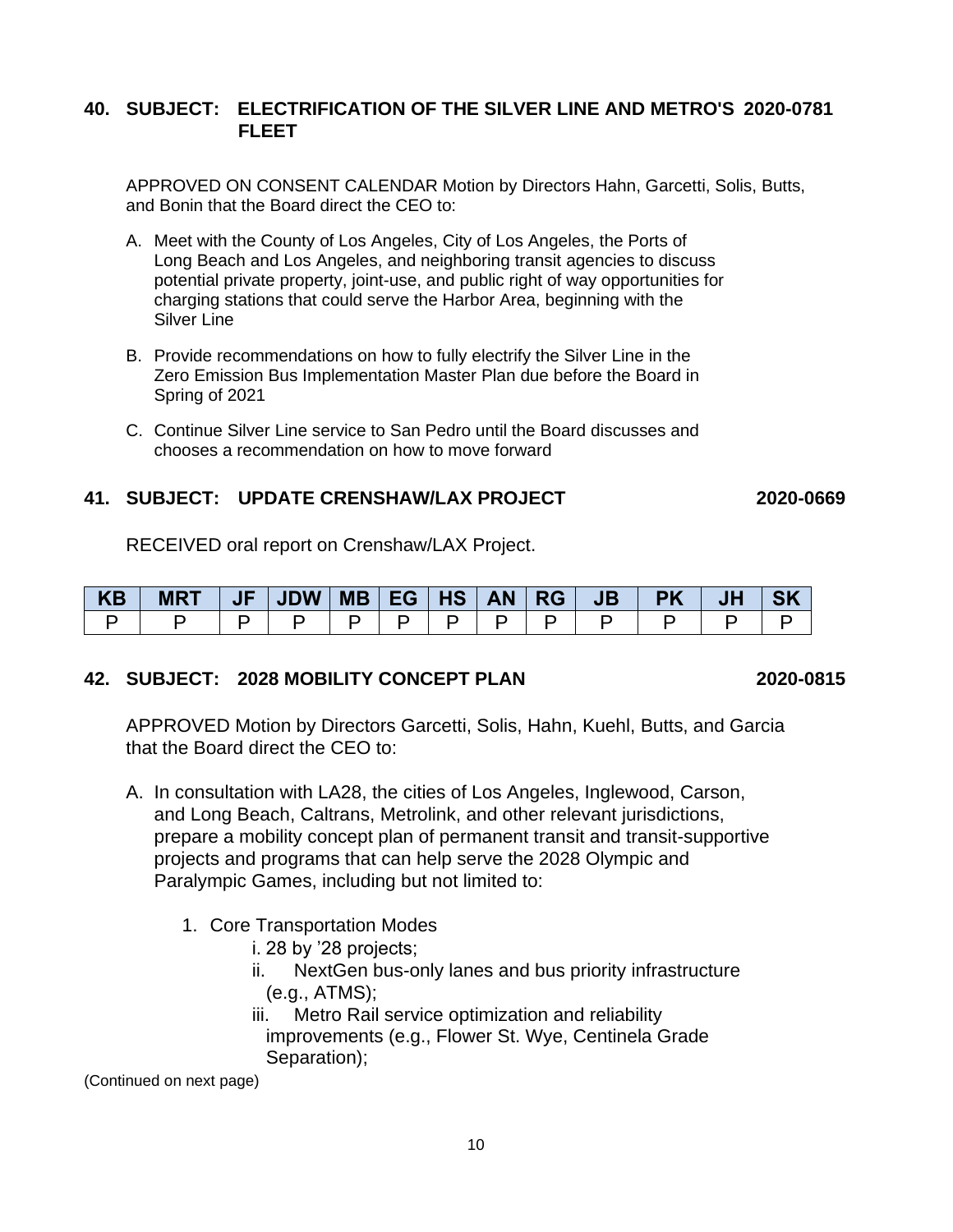- iv. Zero Emission Buses and charging infrastructure;
- v.Regional rail improvements;
	- vi. Regionally-significant active transportation corridors and connections;
- 2. First-Last Mile Connectivity
	- i. Station and bus stop area sidewalk and bicycle improvements;
	- ii. Slow streets, open streets, and other local activations;
	- iii. Partnerships on street furniture and shade/tree cover detailed in the Customer Experience Plan;
	- iv. Microtransit and micromobility;
- 3. Additional Projects and Programs
	- i. Transportation Demand Management;
	- ii. Congestion Pricing;
	- iii. ExpressLanes;
	- iv. Inglewood Transit Connector to L.A. Stadium;
	- v.Fare capping and regional fare integration;
	- vi. Connected Corridors, RIITS, and other innovative regional traffic management solutions;
	- vii. Logistics and goods movement, including policy and
- B. Identify an interdisciplinary Metro task force to pursue the above mobility concept plan and integrate that plan into LA28's ongoing studies and the Mobility Working Group's overall 2028 Mobility Strategy;
- C. Develop, with LA28, an Olympic Games-related federal engagement strategy and funding priority proposal, including 28 by '28 projects and projects/programs identified under the above mobility concept plan;
- D. Initiate conversations with other Southern California county transportation agencies on regional transportation priorities and cross-county investments in support of the 2028 Olympic and Paralympic Games, such as federal advocacy, Metrolink, and ExpressLanes;
- E. Report on all the above to the Executive Management Committee at the March 2021 Board cycle; and
- F. Report bi-annually to the Board thereafter on the mobility concept plan, LA28 Mobility Working Group status, funding advocacy, and any other relevant LA28 preparedness efforts.

| <b>KB</b> | <b>MRT</b> | <b>JDW</b> | <b>MB</b> | EG | <b>HS</b> | <b>AN</b> | <b>RG</b> | <b>JB</b> | NU L | <b>NIZ</b> |
|-----------|------------|------------|-----------|----|-----------|-----------|-----------|-----------|------|------------|
|           |            |            |           |    |           |           |           |           |      |            |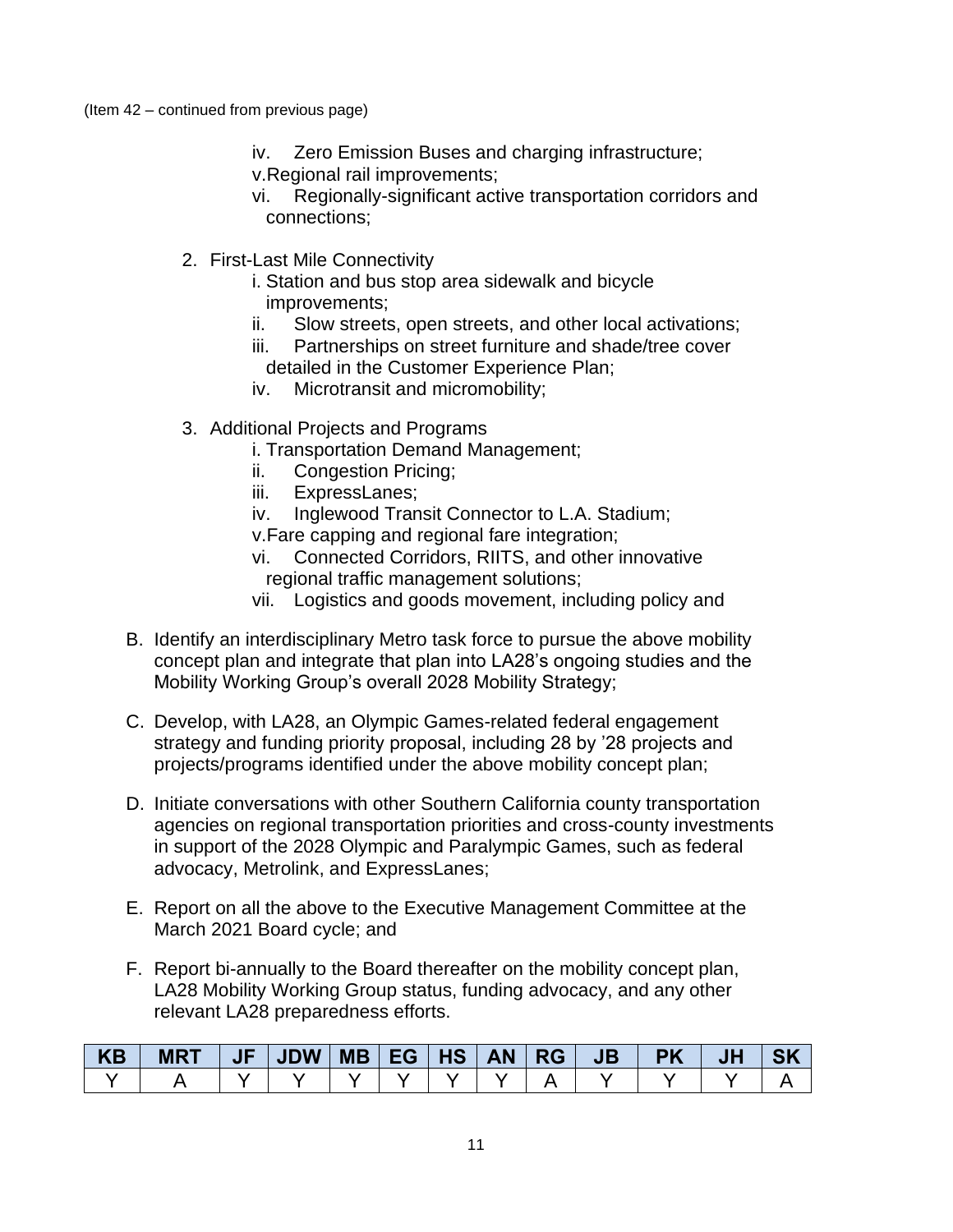#### **43. SUBJECT: BUSES WITH OPTIONAL LEFT-SIDE BOARDING 2020-0813**

APPROVED Motion by Directors Bonin, Solis, Najarian, Krekorian, and Kuehl that the Board direct the CEO to report back to the Planning & Programming Committee in February 2021 with the following information:

- A. Which projects could benefit from the additional street design flexibility created by left-side bus boarding? Can community-supported amenities, such as street trees, medians, and bike lanes be added/retained if left-side boarding is introduced?
- B. What tradeoffs are there for passenger capacity and/or customer experience, if any?
- C. How did other U.S. transit agencies procure their buses with boarding on both sides and are those procurement options available to Metro?
- D. How many buses would need to have this feature if left-side boarding were pursued on BRT projects currently under development? What would be the marginal capital and/or operational/maintenance costs, if any?
- E. Would existing BRT lines, such as the Silver Line, operationally benefit from the introduction of left-side boarding?
- F. How could buses with boarding on both sides be incorporated into upcoming purchases of electric buses?

| $\overline{\phantom{a}}$ | IVI F | ш | . | r | . .<br>$\mathcal{L}^{\text{max}}_{\text{max}}$ and $\mathcal{L}^{\text{max}}_{\text{max}}$ and $\mathcal{L}^{\text{max}}_{\text{max}}$ | . . |  |  |
|--------------------------|-------|---|---|---|----------------------------------------------------------------------------------------------------------------------------------------|-----|--|--|
|                          |       |   |   |   |                                                                                                                                        |     |  |  |

#### **44. SUBJECT: WESTSIDE PURPLE LINE EXTENSION SECTION 3 2020-0746 PROJECT**

AUTHORIZED BY A 2/3 VOTE:

A. Holding a public hearing on the proposed Resolution of Necessity.

B. Adopting the Resolution of Necessity authorizing the commencement of an eminent domain action to acquire Subsurface Tunnel Easements in the parcels identified on Attachment "A". The parcels listed above are herein referred to as "the Property."

| . A.P | IYILD. | $\mathbf{u}$ |  | К | . . | . . |  |  |
|-------|--------|--------------|--|---|-----|-----|--|--|
|       |        |              |  |   |     |     |  |  |

#### **ADJOURNED AT 3:03 P.M.**

###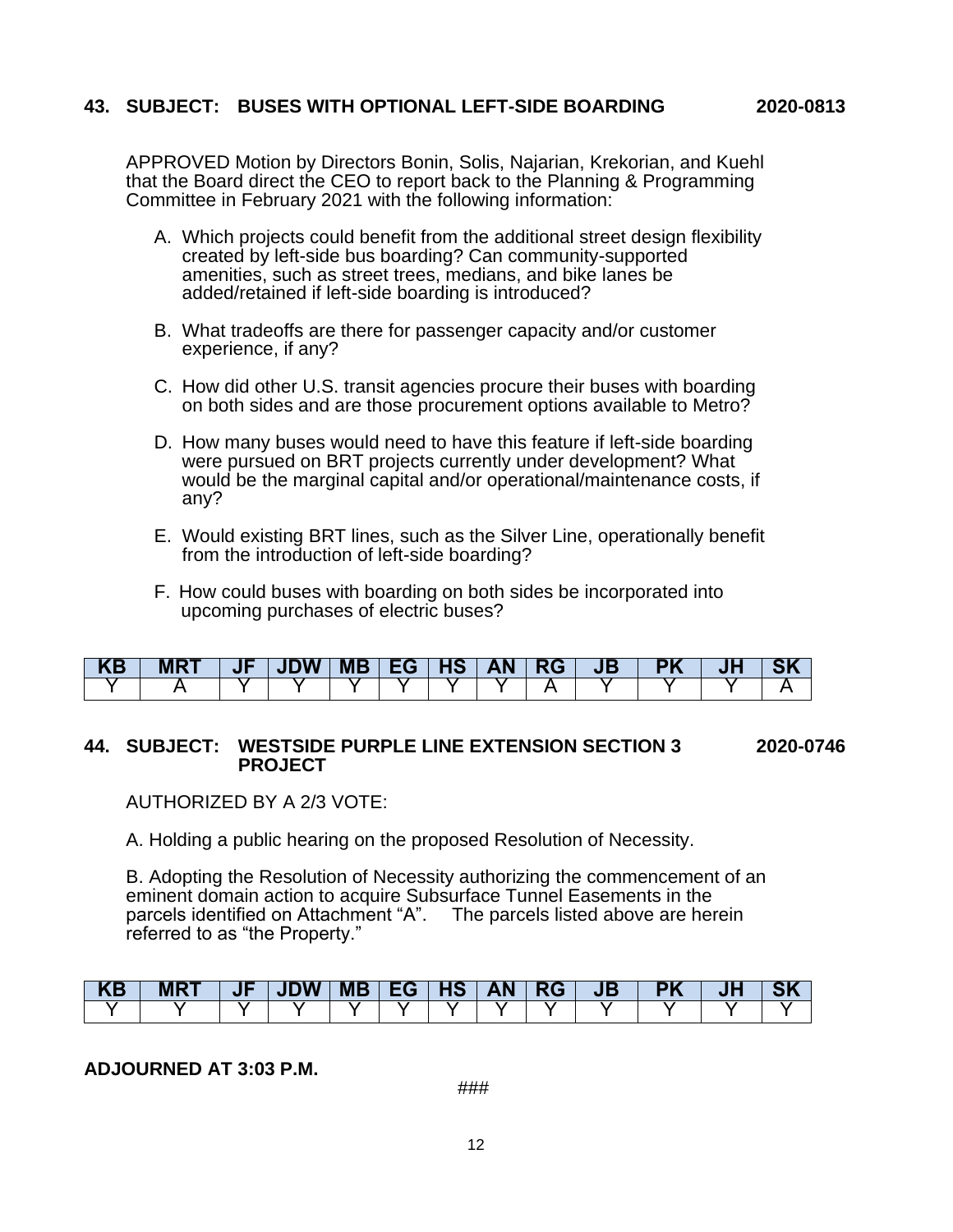**List of Written Public Comments (E-mail & Postal Mail) Received for November and December 2020:**

1. Kim Turner 2.Felicia Garcia 3.Donovan Daughtry 4.Kelly Thompson 5.David Matsu 6.John Squire 7.Akiva Gottlieb 8.John Perry 9.Thurmon Green 10.Felipe Rojas 11.Alex de Cordoba 12.Miguel Nunez 13.Cyndi Otteson 14.Betsy Medvedovsky 15.Nick Richert 16. Kristin Fukushima 17.Tony Waree 18.Mary Oberg 19. Norman Y. Mineta, Japanese American National Museum (JANM) 20. Ann Burroughs, Japanese American National Museum (JANM) 21.Little Tokyo Community Council 22.Beatriz Zaragoza, Four Corners Insurance Services 23.Olivia Valentine, South Bay Cities Council of Governments (RBM) 24.George Takei 25.Michael H. Leifer, Palmieri Law Group 26.Kevin Brogan, Hill Farrer LLP 27.Sean P. O'Connor, Sheppard, Mullin, Richter & Hampton LLP 28.Maryann Aguirre, People for Mobility Justice 29.The Arleta Neighborhood Council 30.Pacoima Neighborhood Council 31.Kevin de León, Councilmember 32.Adam Kahan, CLG Nesbro Century City LLC 33.Andrew Thomas 34.Desiree P. Gaitan 35.Leticia Flores 36.Tony Waree 37.Ariel Ríos 38.Jocelyn Ruiz 39.Angela Ríos 40.Xóchitl Esperanza López Andrade 41.Marco Roberto Castaños 42.Oscar Gutierrez 43.Ana Herrera